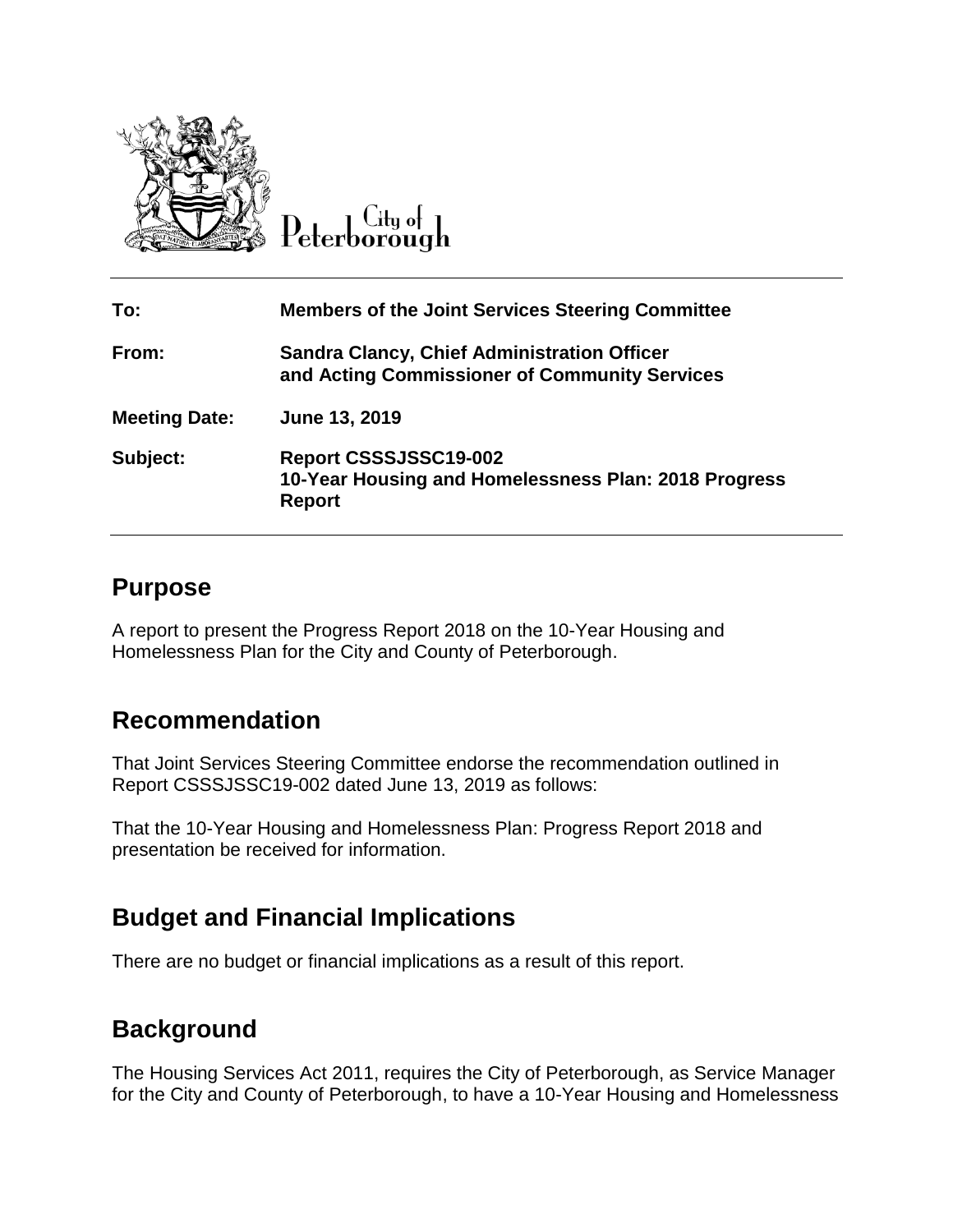Plan, and to report annually on the progress made towards targets included in the Plan. The City of Peterborough's 10-Year Housing and Homelessness Plan (the Plan) was launched in 2014.

The Progress Report 2018, attached as Appendix A, provides highlights of key housing and homelessness statistics from 2018. It shows progress made on the 20 Commitments and Outcomes from 2014 to 2018. This document will be used to help inform the 5-year review of the Plan.

Staff will be in attendance at the June 13, 2019 Joint Services Steering Committee meeting to provide a brief overview of the Progress Report 2018.

#### **Highlights**

The Progress Report highlights progress made in 2018 including:

- 1. 240 low income households got a municipal rent supplement to help pay their rent; 112 of these households were in a 100% provincially-funded program that was cancelled. They are now getting help under the municipally-funded Housing Choice Rent Supplement program.
- 2. 2 Habitat for Humanity partner families got a homeownership loan;
- 3. 7 new affordable rental apartments in development, bringing the total units developed since 2014 to 264. This is 53% of the target of creating 500 units by 2024;
- 4. 45 low-income homeowners got help for necessary repairs, upgrades and accessibility modifications;
- 5. 2,966 issuances of the Housing Stability Fund to help pay for rent and utility arrears, last month's rent and other housing costs;
- 6. 206 unique individuals were supported through the Homelessness Coordinated Response Team;
- 7. Intensive Case Managers helped 15 people secure housing in the last 2 months of 2018;
- 8. 37 people experiencing homelessness were supported by the Home for Good supportive housing program;
- 9. 2% more shelter beds were used in 2018 than 2017;
- 10.80 volunteers helped with a Point in Time Count and Homelessness Enumeration on March 20-23, 2018. This included 17 City survey locations, 11 County survey locations and 9 Street (walking) survey routes.

#### **Distribution**

The Progress Report 2018 will be available to the public through the City website, presented to County Council and the Housing and Homelessness Plan Steering Committee, and submitted to the Ministry of Municipal Affairs and Housing through the Eastern Municipal Services Office.